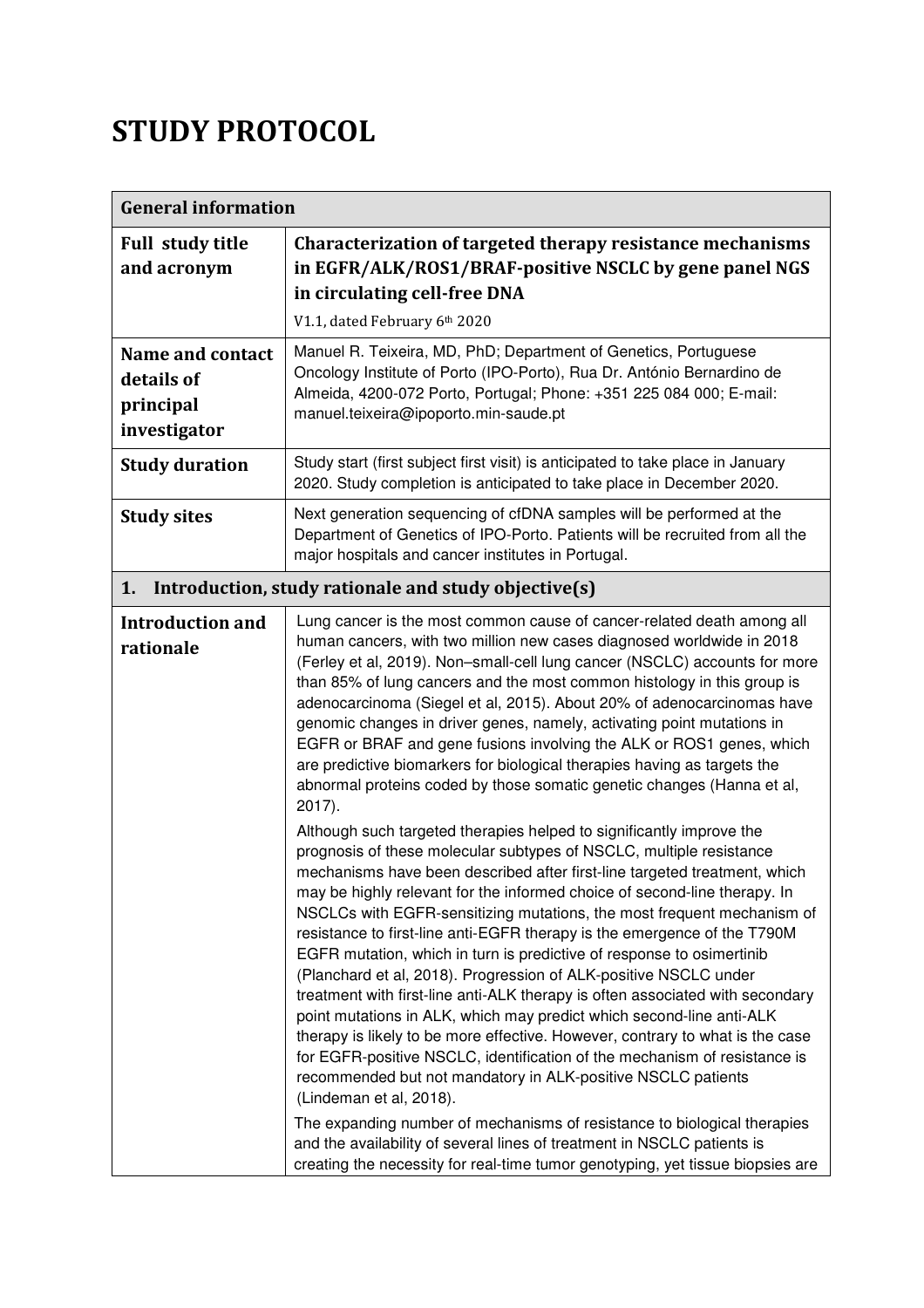|                                                             | difficult to perform serially and often yield inadequate DNA for next-<br>generation sequencing (NGS). For instance, the guidelines include the<br>option to start to test for the T790M EGFR mutation first in circulating tumor<br>DNA (ctDNA) and to rebiopsy only if that mutation is not detected in ctDNA<br>(Planchard et al, 2018). ctDNA mutation testing with NGS potentially<br>facilitates the study of genotypically heterogeneous tumors and allows<br>identification of multiple resistance mechanisms in NSCLC patients (Chabon<br>et al, 2016), but the clinical relevance of this strategy requires additional<br>studies.<br>For ctDNA testing in patients progressing on first-line anti-EGFR therapy, we<br>currently use the CE-IVD cobas® EGFR Mutation Test v2 for the qualitative<br>detection and identification of mutations in EGFR exons 18, 19, 20, and 21,<br>including the T790M mutation. In this setting and with this method, we detect<br>a EGFR mutation in ctDNA in 66.6% of the patients, which is in line with a<br>large metaanalysis (Li et al, 2014) showing 65% sensitivity (95% confidence |  |
|-------------------------------------------------------------|-----------------------------------------------------------------------------------------------------------------------------------------------------------------------------------------------------------------------------------------------------------------------------------------------------------------------------------------------------------------------------------------------------------------------------------------------------------------------------------------------------------------------------------------------------------------------------------------------------------------------------------------------------------------------------------------------------------------------------------------------------------------------------------------------------------------------------------------------------------------------------------------------------------------------------------------------------------------------------------------------------------------------------------------------------------------------------------------------------------------------------------------|--|
|                                                             | interval: 61-68%). In this pilot study, we intend to evaluate the feasibility of<br>using the AVENIO ctDNA Expanded Kit, a NGS liquid biopsy tumor profiling<br>assay for identifying genomic aberrations derived from solid tumors, in<br>NSCLC patients progressing after first-line targeted treatment. This<br>investigational test analyses 77 genes, including those currently in the<br>NCCN Guidelines and emerging biomarkers relevant to clinical research.                                                                                                                                                                                                                                                                                                                                                                                                                                                                                                                                                                                                                                                                   |  |
| Study objective(s)                                          | The primary objective of this pilot study is to evaluate the overall sensitivity<br>of the AVENIO ctDNA Expanded Kit to detect the primary molecular change<br>in NSCLC patients progressing after first-line targeted treatment with an<br>approved targeted therapy for those molecular subtypes of NSCLC.<br>The secondary objectives are:<br>To describe the pattern of resistance mechanisms in patients with<br>٠<br>EGFR, BRAF, ALK, or ROS1-positive NSCLC who progressed after<br>first-line treatment.<br>To evaluate the rate of potential access to other approved or off-label<br>٠<br>targeted therapies.<br>To evaluate the potential impact of this strategy to reduce the rate of<br>rebiopsies in these patients, as compared with historical data from the<br>year before.                                                                                                                                                                                                                                                                                                                                           |  |
| <b>Investigational material</b><br>2.                       |                                                                                                                                                                                                                                                                                                                                                                                                                                                                                                                                                                                                                                                                                                                                                                                                                                                                                                                                                                                                                                                                                                                                         |  |
| Investigational<br>material and<br>comparator<br>product(s) | The investigational assay to be used in this study is the AVENIO ctDNA<br>Expanded Kit on a NextSeq 550 sequencer and the Oncology Analysis<br>Server equipment, AVENIO software 2.0 and a report will be issued using<br><b>NAVIFY Mutation Profiler software.</b><br>The comparator product in this study with be the routine use of the CE-IVD                                                                                                                                                                                                                                                                                                                                                                                                                                                                                                                                                                                                                                                                                                                                                                                       |  |
|                                                             | cobas® EGFR Mutation Test v2, which will be used in parallel in ctDNA from<br>patients with EGFR-positive NSCLC in progression. We will use the 95%<br>confidence interval values (61-68%; mean 65%) reported in the<br>metaanalysis of Li et al (2014) as the cut-off points for assessing superiority<br>(>68%), inferiority (<61%) or non-inferiority (61-68%).                                                                                                                                                                                                                                                                                                                                                                                                                                                                                                                                                                                                                                                                                                                                                                      |  |
| <b>Study population</b><br>3.                               |                                                                                                                                                                                                                                                                                                                                                                                                                                                                                                                                                                                                                                                                                                                                                                                                                                                                                                                                                                                                                                                                                                                                         |  |
| Recruitment,<br>enrollment                                  | 100 patients will be recruited from all major cancer hospitals in Portugal over<br>a planned recruitment period of 12 months.                                                                                                                                                                                                                                                                                                                                                                                                                                                                                                                                                                                                                                                                                                                                                                                                                                                                                                                                                                                                           |  |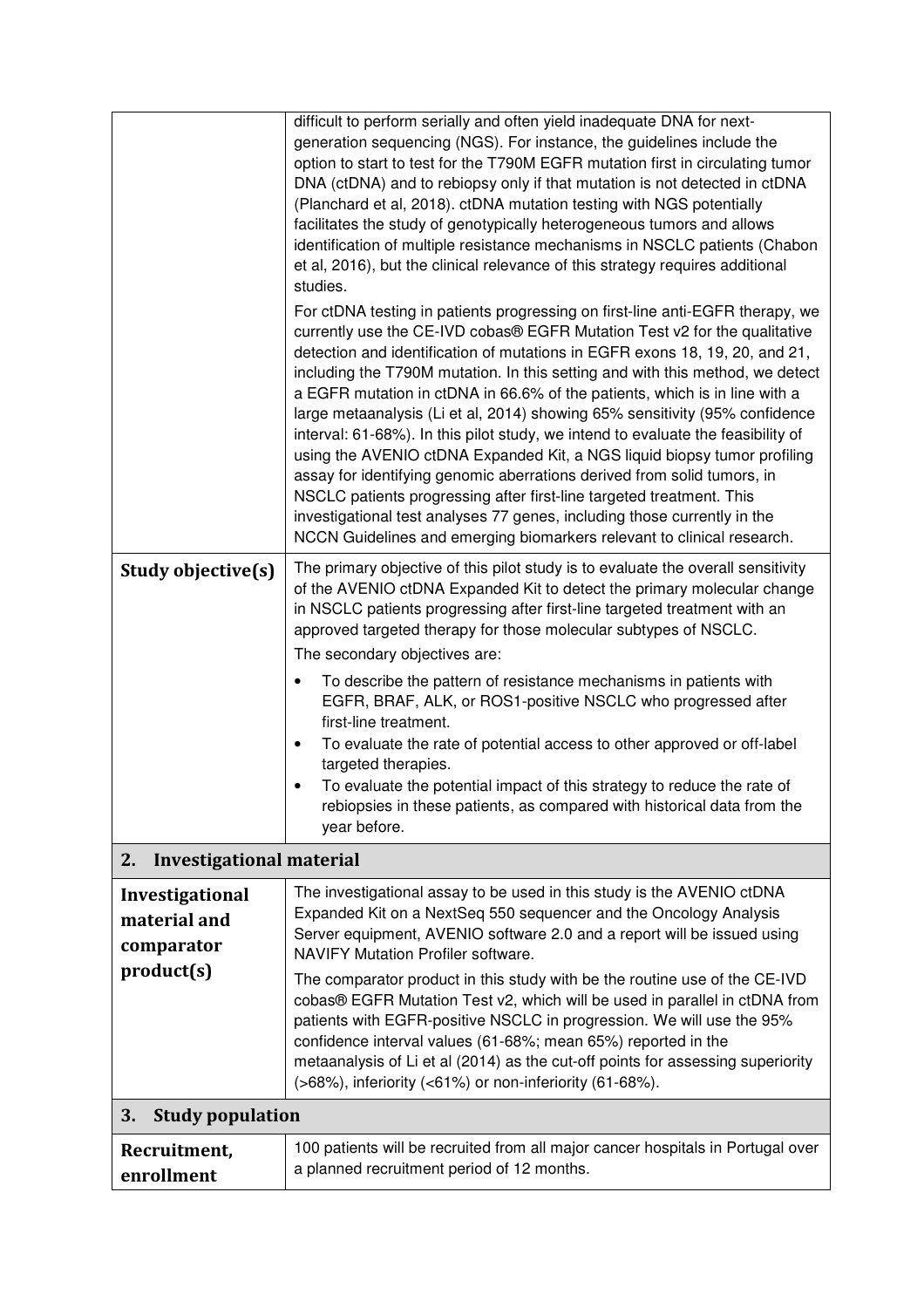| period, and<br>sample size |                                                                                                                                                                                                                                                                                                                                                                                                                                                                                                                                                                                                                                                                                                                                                                                                                                                                                                                                                                                                                                                                                                                                                                                                                                                                                                                                                                                                                                                                                                                                                                                                                                                                                                                                                                                                                                                                                                                                                                                                                                                                                                                                                                                                                                                                                                                                                                                          |  |
|----------------------------|------------------------------------------------------------------------------------------------------------------------------------------------------------------------------------------------------------------------------------------------------------------------------------------------------------------------------------------------------------------------------------------------------------------------------------------------------------------------------------------------------------------------------------------------------------------------------------------------------------------------------------------------------------------------------------------------------------------------------------------------------------------------------------------------------------------------------------------------------------------------------------------------------------------------------------------------------------------------------------------------------------------------------------------------------------------------------------------------------------------------------------------------------------------------------------------------------------------------------------------------------------------------------------------------------------------------------------------------------------------------------------------------------------------------------------------------------------------------------------------------------------------------------------------------------------------------------------------------------------------------------------------------------------------------------------------------------------------------------------------------------------------------------------------------------------------------------------------------------------------------------------------------------------------------------------------------------------------------------------------------------------------------------------------------------------------------------------------------------------------------------------------------------------------------------------------------------------------------------------------------------------------------------------------------------------------------------------------------------------------------------------------|--|
| <b>Inclusion criteria</b>  | Adult patients with EGFR, BRAF, ALK, or ROS1-positive NSCLC who<br>progressed after first-line treatment with an approved targeted therapy for<br>those molecular subtypes of NSCLC who have not yet initiated second-line<br>therapy.                                                                                                                                                                                                                                                                                                                                                                                                                                                                                                                                                                                                                                                                                                                                                                                                                                                                                                                                                                                                                                                                                                                                                                                                                                                                                                                                                                                                                                                                                                                                                                                                                                                                                                                                                                                                                                                                                                                                                                                                                                                                                                                                                   |  |
| <b>Exclusion criteria</b>  | Patients without EGFR, BRAF, ALK, or ROS1-positive NSCLC.<br>$\bullet$<br>Patients with EGFR, BRAF, ALK, or ROS1-positive NSCLC still<br>$\bullet$<br>responding to first-line treatment.<br>Patients with EGFR, BRAF, ALK, or ROS1-positive NSCLC who<br>$\bullet$<br>progressed after first-line treatment and have initiated second-line<br>therapy.<br>Patients under the age of 18.                                                                                                                                                                                                                                                                                                                                                                                                                                                                                                                                                                                                                                                                                                                                                                                                                                                                                                                                                                                                                                                                                                                                                                                                                                                                                                                                                                                                                                                                                                                                                                                                                                                                                                                                                                                                                                                                                                                                                                                                 |  |
| 4.                         | Study design and study procedure                                                                                                                                                                                                                                                                                                                                                                                                                                                                                                                                                                                                                                                                                                                                                                                                                                                                                                                                                                                                                                                                                                                                                                                                                                                                                                                                                                                                                                                                                                                                                                                                                                                                                                                                                                                                                                                                                                                                                                                                                                                                                                                                                                                                                                                                                                                                                         |  |
| <b>Study design</b>        | This will be an exploratory, multicenter, national, prospective, observational<br>study.                                                                                                                                                                                                                                                                                                                                                                                                                                                                                                                                                                                                                                                                                                                                                                                                                                                                                                                                                                                                                                                                                                                                                                                                                                                                                                                                                                                                                                                                                                                                                                                                                                                                                                                                                                                                                                                                                                                                                                                                                                                                                                                                                                                                                                                                                                 |  |
| <b>Study procedure</b>     | Patients will be enrolled at the time of the Medical Oncology appointment in<br>which progression after first-line targeted treatment is established. ctDNA<br>testing for patients with EGFR-positive NSCLC will be ordered as usual and<br>the surplus sample will be used for NGS. In the institutions where ctDNA<br>EGFR testing is not routinely ordered and in patients with BRAF, ALK, or<br>ROS1-positive NSCLC, ctDNA testing by NGS will be requested at the time<br>of the first peripheral blood sample taken as part of his/her regular follow up.<br>Peripheral blood samples for ctDNA testing will be collected in specific tubes<br>for that purpose (to preserve ctDNA quality and avoid contamination with<br>cellular DNA) and will be sent to the Department of Genetics of IPO-Porto as<br>soon as possible (at room temperature). Samples from IPO Porto will be<br>processed within 4 hours and samples from other hospitals will be sent by<br>express mail and processed within 48 hours.<br>Clinical decisions in patients with EGFR-positive NSCLC who progressed<br>after first-line targeted treatment with an approved targeted therapy will be<br>based on the ctDNA testing with the CE-IVD cobas <sup>®</sup> EGFR Mutation Test<br>v2 whenever that test is already routinely used in any particular participating<br>institution. The investigational assay AVENIO ctDNA Expanded Kit will be<br>used in parallel in the surplus ctDNA sample and will be validated for its<br>performance to detect EGFR mutations as compared with the current gold<br>standard. In light of the potential higher sensitivity of the NGS test (limit of<br>detection ≤1%) compared to the routine testing (limit of detection ≤5%) for<br>EGFR mutations, this information will be provided to the treating clinician.<br>Furthermore, whenever ctDNA testing is currently not routinely requested in<br>EGFR, BRAF, ALK, or ROS1-positive NSCLC patients progressing after<br>first-line treatment, the research information will be provided to the treating<br>clinician.<br>Given the recommended sample input for each test, two peripheral blood<br>sample draws need to be collected for EGFR-positive NSCLC patients to<br>ensure plasma input volume is sufficient for both cobas® EGFR Mutation<br>Test v2 (2 ml) and AVENIO ctDNA Expanded Kit (4 ml). |  |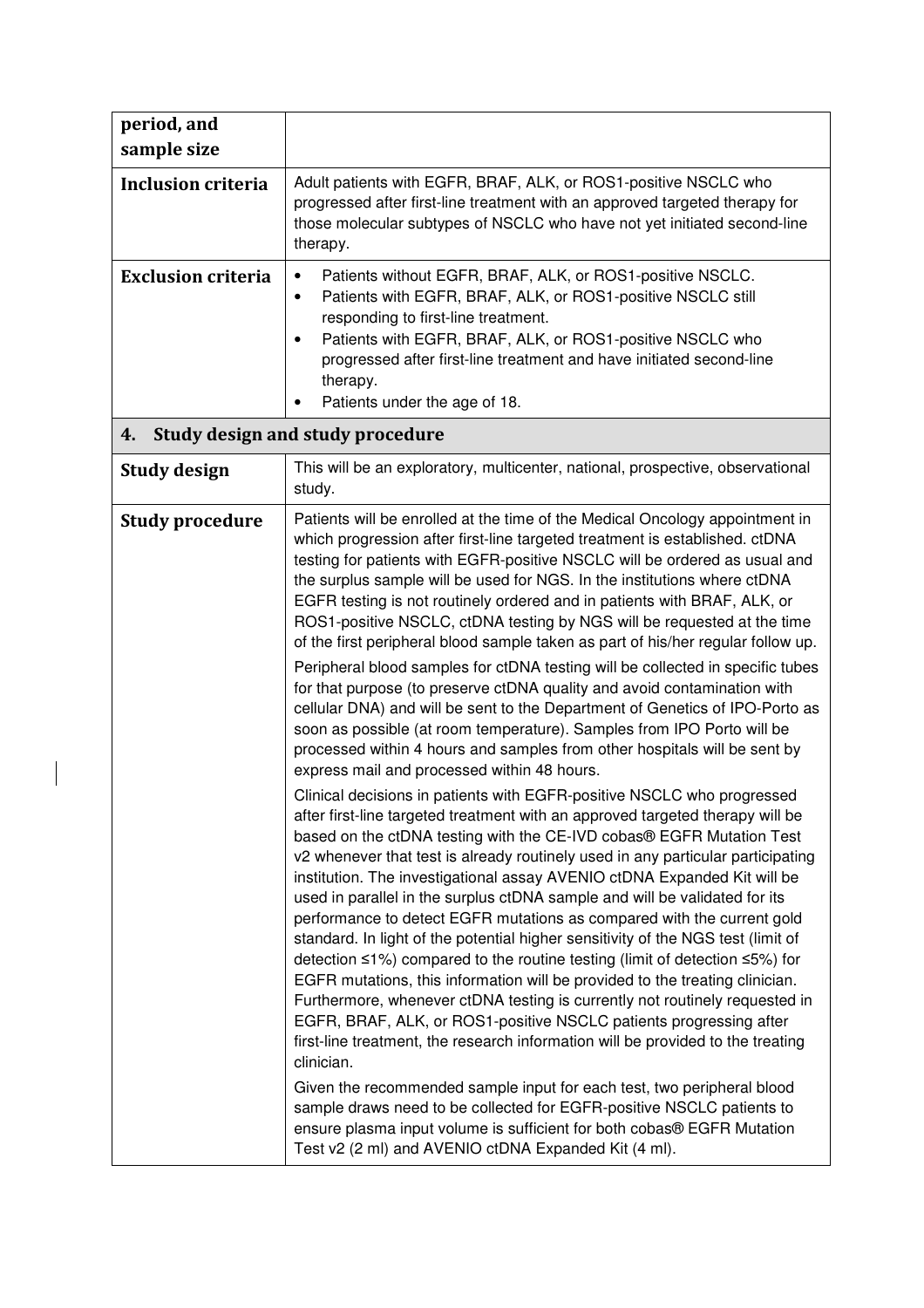|                                                     | Subjects have the right to withdraw from the study at any time for any<br>reason. If lost to follow-up, the assigned study staff will try to contact the<br>subject by telephone followed by registered mail to establish and document<br>as completely as possible the reason for the withdrawal. Subjects will be<br>informed of circumstances under which their participation may be terminated<br>by the responsible investigator without the subject's consent. The<br>investigator may withdraw subjects from the study in the event of intercurrent<br>illness, adverse events, lack of compliance with the study and/or study<br>procedures (e.g., study visits), or any reason where it is felt that it is in the<br>best interest of the subject to be terminated from the study. Any<br>administrative or other reasons for withdrawal will be documented and<br>explained to the subject. If the reason for removal of a subject from the study<br>is an Adverse Event, the principal specific event will be recorded in the<br>medical record. |  |
|-----------------------------------------------------|-------------------------------------------------------------------------------------------------------------------------------------------------------------------------------------------------------------------------------------------------------------------------------------------------------------------------------------------------------------------------------------------------------------------------------------------------------------------------------------------------------------------------------------------------------------------------------------------------------------------------------------------------------------------------------------------------------------------------------------------------------------------------------------------------------------------------------------------------------------------------------------------------------------------------------------------------------------------------------------------------------------------------------------------------------------|--|
| 5. Statistics                                       |                                                                                                                                                                                                                                                                                                                                                                                                                                                                                                                                                                                                                                                                                                                                                                                                                                                                                                                                                                                                                                                             |  |
| <b>Primary and</b><br>secondary<br>endpoint(s)      | To evaluate the overall sensitivity of the AVENIO ctDNA Expanded Kit to<br>detect the primary molecular change in NSCLC patients progressing after<br>first-line targeted treatment with an approved targeted therapy for those<br>molecular subtypes of NSCLC.<br>The secondary endpoints are:                                                                                                                                                                                                                                                                                                                                                                                                                                                                                                                                                                                                                                                                                                                                                             |  |
|                                                     | Number of resistance mechanisms in patients with EGFR, BRAF, ALK,                                                                                                                                                                                                                                                                                                                                                                                                                                                                                                                                                                                                                                                                                                                                                                                                                                                                                                                                                                                           |  |
|                                                     | or ROS1-positive NSCLC who progressed after first-line treatment.<br>The rate of potential access to other approved or off-label targeted<br>$\bullet$                                                                                                                                                                                                                                                                                                                                                                                                                                                                                                                                                                                                                                                                                                                                                                                                                                                                                                      |  |
|                                                     | therapies.<br>The rate of rebiopsies in these patients, as compared with historical data<br>from the year before.                                                                                                                                                                                                                                                                                                                                                                                                                                                                                                                                                                                                                                                                                                                                                                                                                                                                                                                                           |  |
| <b>Statistical</b><br>methods                       | Not applicable as it is a pilot study.                                                                                                                                                                                                                                                                                                                                                                                                                                                                                                                                                                                                                                                                                                                                                                                                                                                                                                                                                                                                                      |  |
| Sample size, level<br>of significance,<br>and power | Not applicable as it is a pilot study. We will use the 95% confidence interval<br>values (61-68%; mean 65%) reported in the metaanalysis of Li et al (2014)<br>as the cut-off points for assessing superiority ( $>68\%$ ), inferiority ( $<61\%$ ) or<br>non-inferiority (61-68%). If statistical power falls short after first 100 patients,<br>cohort could be extended.                                                                                                                                                                                                                                                                                                                                                                                                                                                                                                                                                                                                                                                                                 |  |
| 6.<br><b>Safety assessment</b>                      |                                                                                                                                                                                                                                                                                                                                                                                                                                                                                                                                                                                                                                                                                                                                                                                                                                                                                                                                                                                                                                                             |  |
|                                                     | Not applicable as it is an observational study. Treatment is not part of the<br>protocol but done at physicians' decision, so safety assessment is not<br>applicable.                                                                                                                                                                                                                                                                                                                                                                                                                                                                                                                                                                                                                                                                                                                                                                                                                                                                                       |  |
| <b>Compliance Statements</b><br>7.                  |                                                                                                                                                                                                                                                                                                                                                                                                                                                                                                                                                                                                                                                                                                                                                                                                                                                                                                                                                                                                                                                             |  |
|                                                     | General requirements: The study will be conducted in compliance to this<br>study protocol, the current version of the Declaration of Helsinki, ICH GCP,<br>and applicable local legal and regulatory requirements.                                                                                                                                                                                                                                                                                                                                                                                                                                                                                                                                                                                                                                                                                                                                                                                                                                          |  |
|                                                     | Submission of study documents: Before study start, the study protocol,<br>and subject information / informed consent and any other study-related<br>document as required by applicable laws and regulations will be submitted<br>to the Ethics Committee and regulatory authorities for written approval.                                                                                                                                                                                                                                                                                                                                                                                                                                                                                                                                                                                                                                                                                                                                                   |  |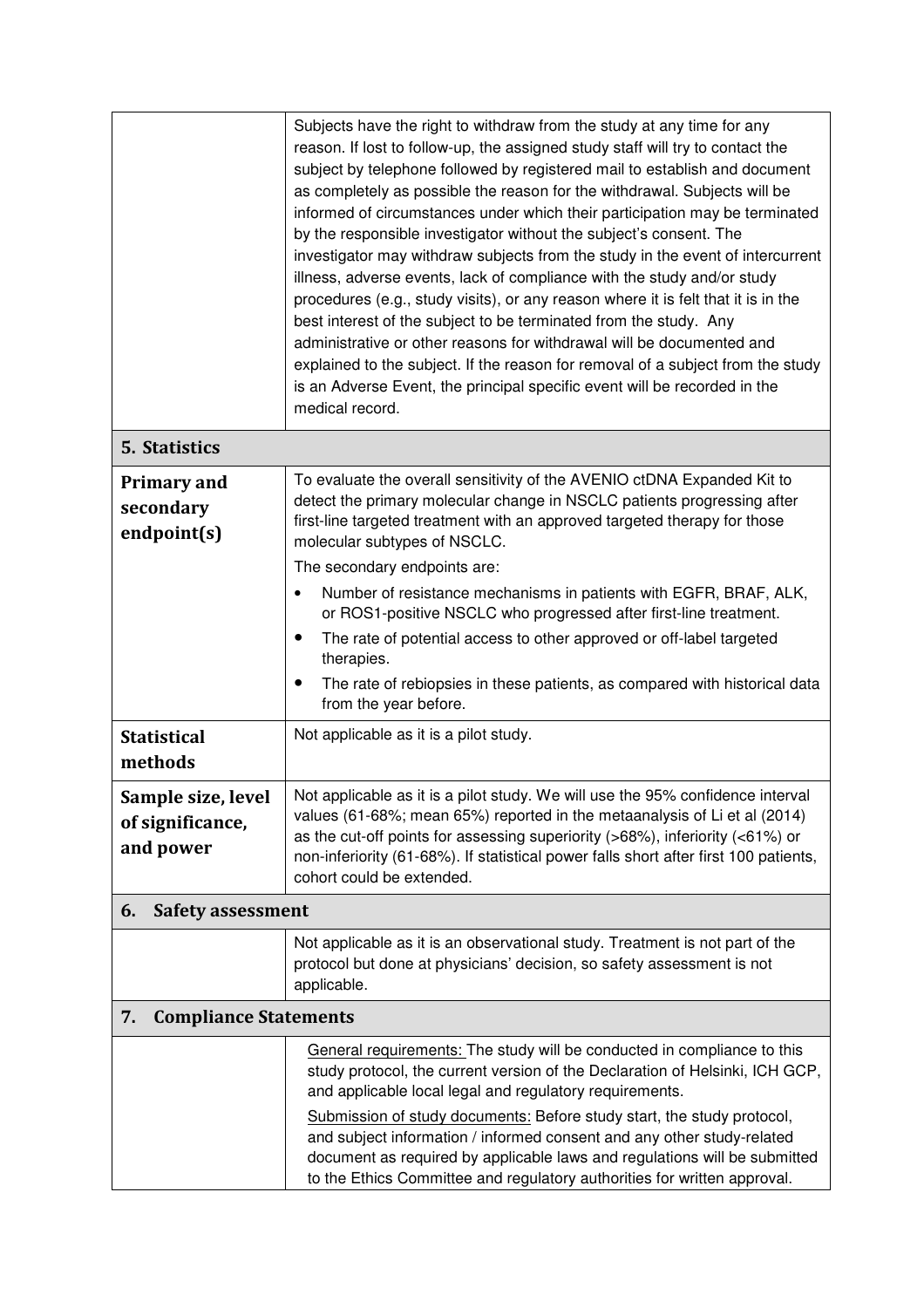|                                             | Any protocol amendments or new or amended information that requires                                                                                                                                                                                                                                                                                                                                                                                                                                                                                                                                                          |  |
|---------------------------------------------|------------------------------------------------------------------------------------------------------------------------------------------------------------------------------------------------------------------------------------------------------------------------------------------------------------------------------------------------------------------------------------------------------------------------------------------------------------------------------------------------------------------------------------------------------------------------------------------------------------------------------|--|
|                                             | ethical consideration will be submitted for written approval, too. In addition,                                                                                                                                                                                                                                                                                                                                                                                                                                                                                                                                              |  |
|                                             | a study report (interim and /or full report) will be submitted to regulatory<br>authorities in line with applicable timelines.                                                                                                                                                                                                                                                                                                                                                                                                                                                                                               |  |
|                                             | Subject information and informed consent: Subjects/legal representatives                                                                                                                                                                                                                                                                                                                                                                                                                                                                                                                                                     |  |
|                                             | will be informed orally and in writing about the objectives of the study,                                                                                                                                                                                                                                                                                                                                                                                                                                                                                                                                                    |  |
|                                             | study procedures, potential risks, and about the fact that to some extent<br>data will be accessible for third parties (see below) for the purpose of                                                                                                                                                                                                                                                                                                                                                                                                                                                                        |  |
|                                             | controlling the study conduct - provided that data confidentiality is ensured                                                                                                                                                                                                                                                                                                                                                                                                                                                                                                                                                |  |
|                                             | at any time.                                                                                                                                                                                                                                                                                                                                                                                                                                                                                                                                                                                                                 |  |
|                                             | Before any study-related activities are initiated, the subjects / legal<br>representatives will have to sign the written informed consent. The                                                                                                                                                                                                                                                                                                                                                                                                                                                                               |  |
|                                             | participation in the study is entirely voluntary. The subjects have the right                                                                                                                                                                                                                                                                                                                                                                                                                                                                                                                                                |  |
|                                             | to withdraw their willingness to participate in the study at any time without<br>affecting their future medical care in any way.                                                                                                                                                                                                                                                                                                                                                                                                                                                                                             |  |
|                                             | Clinical study results and publication: The results of the clinical study will                                                                                                                                                                                                                                                                                                                                                                                                                                                                                                                                               |  |
|                                             | be documented in a clinical study report and if possible, will be published                                                                                                                                                                                                                                                                                                                                                                                                                                                                                                                                                  |  |
|                                             | (e.g. in a journal or presented in a scientific meeting).                                                                                                                                                                                                                                                                                                                                                                                                                                                                                                                                                                    |  |
|                                             | 8. Data confidentiality and protection                                                                                                                                                                                                                                                                                                                                                                                                                                                                                                                                                                                       |  |
| <b>Data</b>                                 | Auditors, Ethics Committee, and the regulatory authorities will be granted                                                                                                                                                                                                                                                                                                                                                                                                                                                                                                                                                   |  |
| confidentiality                             | direct access to the subject's medical records to the extent permitted by<br>the applicable law and regulation for verification of clinical study                                                                                                                                                                                                                                                                                                                                                                                                                                                                            |  |
| and data                                    | procedures, and/or data control, ensuring subject data confidentiality. The                                                                                                                                                                                                                                                                                                                                                                                                                                                                                                                                                  |  |
| protection                                  | subject's file and the source data will be archived in line with national and                                                                                                                                                                                                                                                                                                                                                                                                                                                                                                                                                |  |
|                                             | international legal requirements. The key that allows patient identification<br>will be eliminated 5 years after the end of the study.                                                                                                                                                                                                                                                                                                                                                                                                                                                                                       |  |
| <b>Quality controls and assurance</b><br>9. |                                                                                                                                                                                                                                                                                                                                                                                                                                                                                                                                                                                                                              |  |
| <b>Quality controls</b>                     | The gold standard test is the CE-IVD cobas® EGFR Mutation Test v2, which                                                                                                                                                                                                                                                                                                                                                                                                                                                                                                                                                     |  |
| and quality                                 | will be used according to the manufacturer's instructions. The Department of                                                                                                                                                                                                                                                                                                                                                                                                                                                                                                                                                 |  |
| assurance                                   |                                                                                                                                                                                                                                                                                                                                                                                                                                                                                                                                                                                                                              |  |
|                                             | Expanded Kit on a NextSeq 550 sequencer and the Oncology Analysis                                                                                                                                                                                                                                                                                                                                                                                                                                                                                                                                                            |  |
|                                             | Server equipment. The performance in the detection of EGFR mutations will                                                                                                                                                                                                                                                                                                                                                                                                                                                                                                                                                    |  |
|                                             |                                                                                                                                                                                                                                                                                                                                                                                                                                                                                                                                                                                                                              |  |
|                                             | possible (such as qPCR, dPCR).                                                                                                                                                                                                                                                                                                                                                                                                                                                                                                                                                                                               |  |
| 10. References                              |                                                                                                                                                                                                                                                                                                                                                                                                                                                                                                                                                                                                                              |  |
| Literature                                  | Chabon JJ, Simmons AD, Lovejoy AF, Esfahani MS, Newman AM,<br>$\bullet$                                                                                                                                                                                                                                                                                                                                                                                                                                                                                                                                                      |  |
| references                                  | TC, Durkin KA, Otterson GA, Purcell WT, Camidge DR, Goldman JW,                                                                                                                                                                                                                                                                                                                                                                                                                                                                                                                                                              |  |
|                                             | Sequist LV, Piotrowska Z, Wakelee HA, Neal JW, Alizadeh AA, Diehn                                                                                                                                                                                                                                                                                                                                                                                                                                                                                                                                                            |  |
|                                             | inhibitor resistance mechanisms in lung cancer patients. Nat                                                                                                                                                                                                                                                                                                                                                                                                                                                                                                                                                                 |  |
|                                             | ٠                                                                                                                                                                                                                                                                                                                                                                                                                                                                                                                                                                                                                            |  |
|                                             | M, Znaor A, Bray F: Estimating the global cancer incidence and                                                                                                                                                                                                                                                                                                                                                                                                                                                                                                                                                               |  |
|                                             | journal of cancer Journal international du cancer 2019, 144(8):1941-                                                                                                                                                                                                                                                                                                                                                                                                                                                                                                                                                         |  |
|                                             | 1953.                                                                                                                                                                                                                                                                                                                                                                                                                                                                                                                                                                                                                        |  |
|                                             | Genetics is regularly enrolled in external quality assessment using this test.<br>The investigational assay to be used in this study is the AVENIO ctDNA<br>be measured against the gold standard test currently used for medical<br>decisions. All other mutations will be validated by other methods whenever<br>Haringsma HJ, Kurtz DM, Stehr H, Scherer F, Karlovich CA, Harding<br>M: Circulating tumour DNA profiling reveals heterogeneity of egfr<br>Commun 2016, 7:11815.<br>Ferlay J, Colombet M, Soerjomataram I, Mathers C, Parkin DM, Pineros<br>mortality in 2018: Globocan sources and methods. International |  |